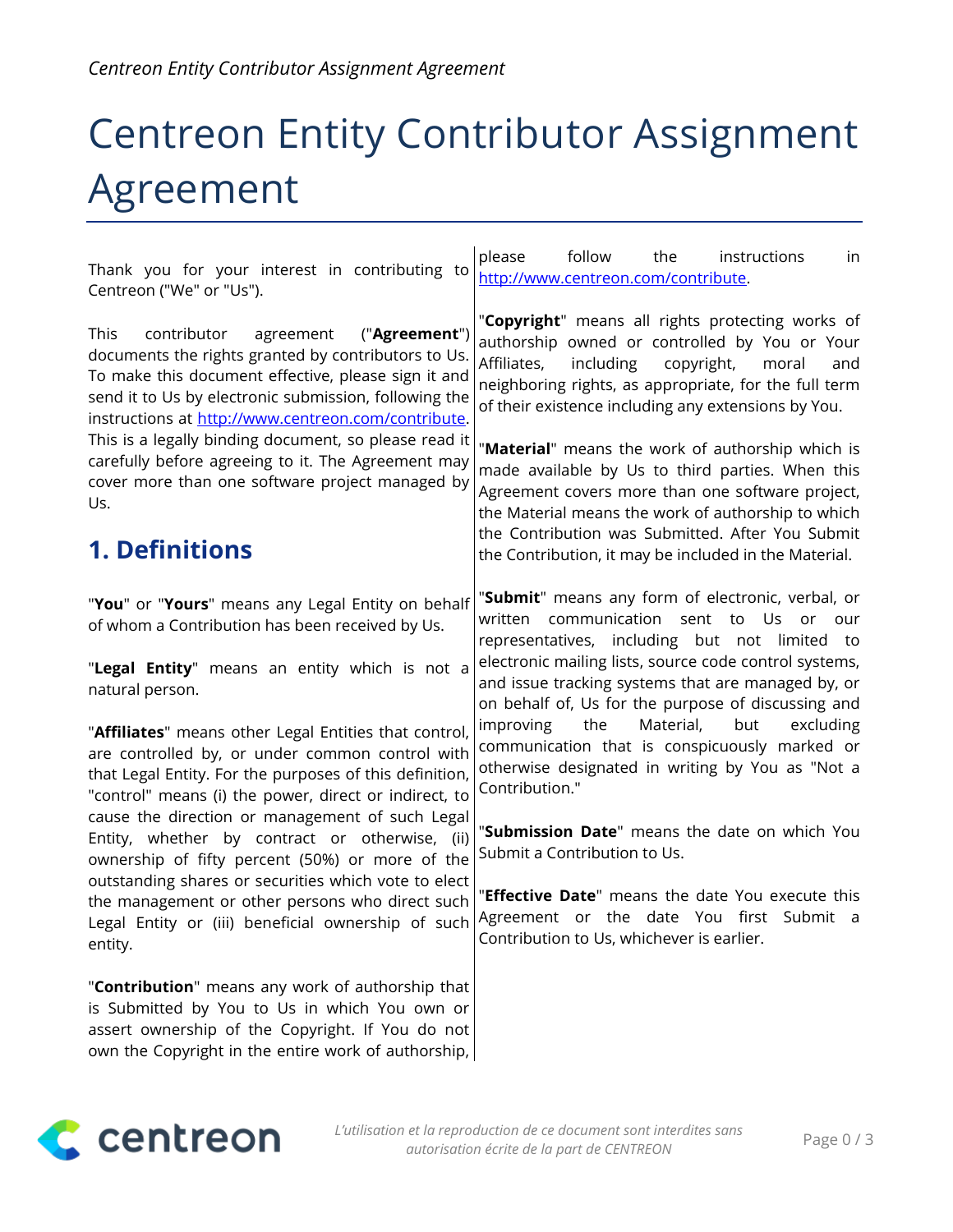## **2. Grant of Rights**

#### **2.1 Copyright Assignment**

(a) At the time the Contribution is Submitted, You assign to Us all right, title, and interest worldwide in all Copyright covering the Contribution; provided that this transfer is conditioned upon compliance with Section 2.3.

(b) To the extent that any of the rights in Section 2.1(a) cannot be assigned by You to Us, You grant to Us a perpetual, worldwide, exclusive, royalty-free, transferable, irrevocable license under such nonassigned rights, with rights to sublicense through multiple tiers of sublicensees, to practice such nonassigned rights, including, but not limited to, the right to reproduce, modify, display, perform and distribute the Contribution; provided that this license is conditioned upon compliance with Section 2.3.

(c) To the extent that any of the rights in Section 2.1(a) can neither be assigned nor licensed by You to Us, You irrevocably waive and agree never to assert such rights against Us, any of our successors in interest, or any of our licensees, either direct or indirect; provided that this agreement not to assert is conditioned upon compliance with Section 2.3.

(d) Upon such transfer of rights to Us, to the maximum extent possible, We immediately grant to You a perpetual, worldwide, non-exclusive, royaltyfree, transferable, irrevocable license under such rights covering the Contribution, with rights to sublicense through multiple tiers of sublicensees, to reproduce, modify, display, perform, and distribute the Contribution. The intention of the parties is that this license will be as broad as possible and to provide You with rights as similar as possible to the owner of the rights that You transferred. This license back is limited to the Contribution and does not provide any rights to the Material.

#### **2.2 Patent License**

For patent claims including, without limitation, method, process, and apparatus claims which You or Your Affiliates own, control or have the right to grant, now or in the future, You grant to Us a perpetual, worldwide, non-exclusive, transferable, royalty-free, irrevocable patent license, with the right to sublicense these rights to multiple tiers of sublicensees, to make, have made, use, sell, offer for sale, import and otherwise transfer the Contribution and the Contribution in combination with the Material (and portions of such combination). This license is granted only to the extent that the exercise of the licensed rights infringes such patent claims; and provided that this license is conditioned upon compliance with Section 2.3.

#### **2.3 Outbound License**

Based on the grant of rights in Sections 2.1 and 2.2, if We include Your Contribution in a Material, We may license the Contribution under any license, including copyleft, permissive, commercial, or proprietary licenses. As a condition on the exercise of this right, We agree to also license the Contribution under the terms of the license or licenses which We are using for the Material on the Submission Date.

2.4 Moral Rights. If moral rights apply to the Contribution, to the maximum extent permitted by law, You waive and agree not to assert such moral rights against Us or our successors in interest, or any of our licensees, either direct or indirect.

2.5 Our Rights. You acknowledge that We are not obligated to use Your Contribution as part of the Material and may decide to include any Contribution We consider appropriate.

2.6 Reservation of Rights. Any rights not expressly assigned or licensed under this section are expressly reserved by You.